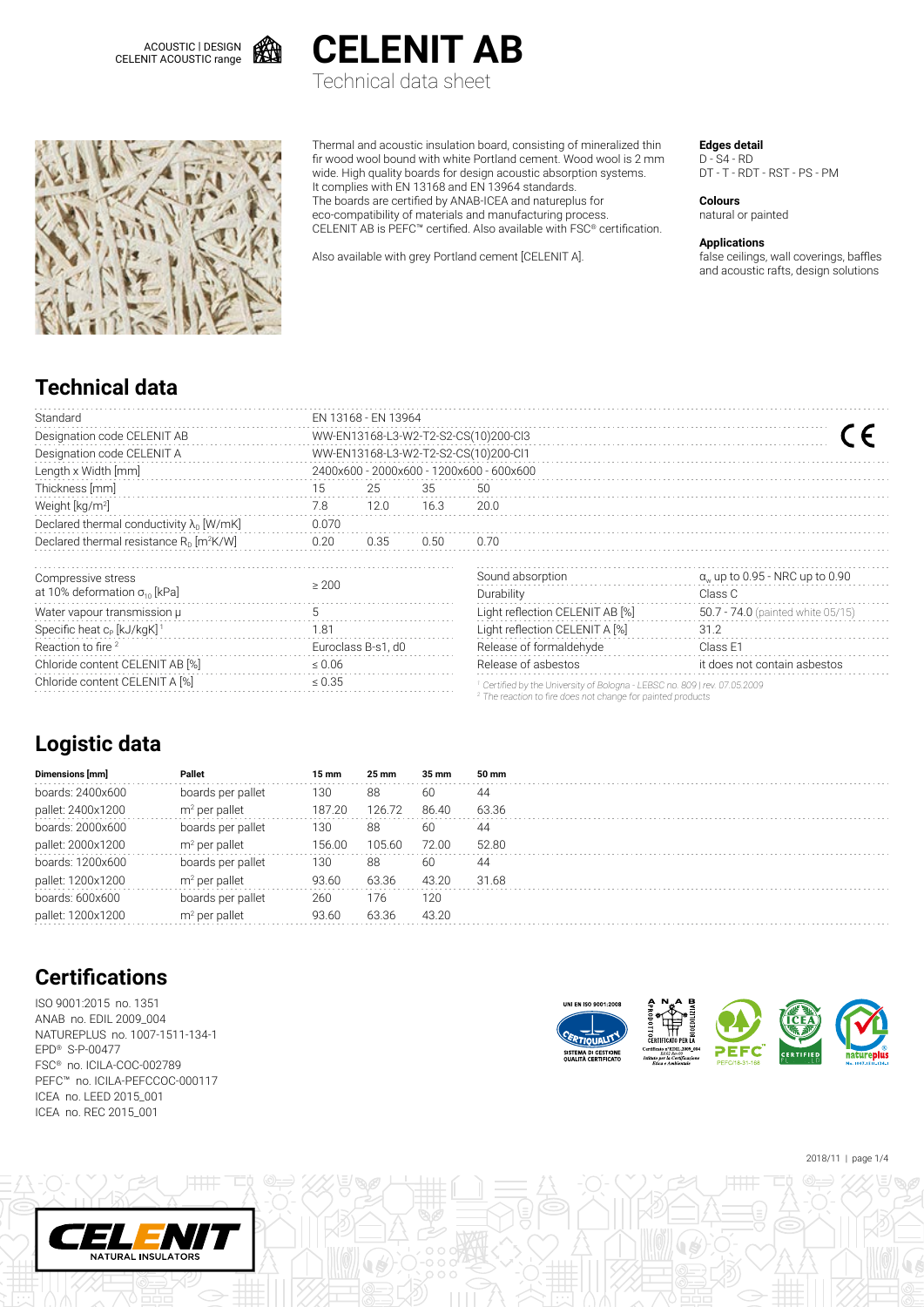

**CELENIT AB**

Technical data sheet

## **Sound absorption**

|                                   |                  | Test specifications <sup>2</sup> |           |          | Certificate <sup>3</sup> | Sound absorption |      |      |                             |      |      |              |            |      |              |
|-----------------------------------|------------------|----------------------------------|-----------|----------|--------------------------|------------------|------|------|-----------------------------|------|------|--------------|------------|------|--------------|
| Type of board <sup>1</sup>        | <b>Thickness</b> | <b>MW</b>                        | <b>TH</b> | No.      | Date                     |                  |      |      | Frequencies $\alpha_P$ [Hz] |      |      | $\alpha_{w}$ | <b>NRC</b> | SAA  | Class        |
|                                   | [mm]             | [mm]                             | [mm]      |          |                          | 125              | 250  | 500  | 1000                        | 2000 | 4000 |              |            |      |              |
| Application in adherence          |                  |                                  |           |          |                          |                  |      |      |                             |      |      |              |            |      |              |
| <b>CELENIT AB</b>                 | 15               |                                  | 15        | 324212-A | 30.04.2015               | 0.05             | 0.10 | 0.20 | 0.35                        | 0.75 | 0.60 | 0.30(H)      | 0.35       | 0.35 | D            |
| <b>CELENIT AB</b>                 | 25               |                                  | 25        | 331332-A | 11.02.2016               | 0.10             | 0.20 | 0.40 | 0.85                        | 0.80 | 0.85 | $0.45(M-H)$  | 0.55       | 0.56 | D            |
| <b>CELENIT AB</b>                 | 35               |                                  | 35        | 333105-A | 20.04.2016               | 0.15             | 0.25 | 0.50 | 0.95                        | 0.70 | 0.85 | $0.50$ (M-H) | 0.60       | 0.60 | D            |
| <b>CELENIT AB</b>                 | 50               |                                  | 50        | 324219-A | 30.04.2015               | 0.15             | 0.30 | 0.65 | 0.95                        | 0.70 | 0.85 | $0.60$ (M-H) | 0.65       | 0.64 | C            |
| Empty air gap                     |                  |                                  |           |          |                          |                  |      |      |                             |      |      |              |            |      |              |
| <b>CELENIT AB</b>                 | 15               |                                  | 45        | 324213-A | 30.04.2015               | 0.10             | 0.15 | 0.40 | 0.75                        | 0.45 | 0.55 | $0.40$ (M-H) | 0.45       | 0.43 | D            |
| <b>CELENIT AB</b>                 | 15               |                                  | 115       | 324213-B | 30.04.2015               | 0.15             | 0.40 | 0.65 | 0.45                        | 0.45 | 0.70 | 0.50(H)      | 0.50       | 0.48 | D            |
| <b>CELENIT AB</b>                 | 15               |                                  | 215       | 324213-E | 30.04.2015               | 0.25             | 0.55 | 0.50 | 0.40                        | 0.50 | 0.70 | $0.50$ (L-H) | 0.50       | 0.49 | D            |
| <b>CELENIT AB</b>                 | 25               |                                  | 55        | 333104-A | 20.04.2016               | 0.10             | 0.15 | 0.45 | 0.65                        | 0.50 | 0.65 | 0.45(H)      | 0.45       | 0.44 | D            |
| CELENIT AB                        | 25               |                                  | 125       | 331332-B | 11.02.2016               | 0.25             | 0.75 | 0.65 | 0.50                        | 0.85 | 0.90 | $0.60$ (L-H) | 0.70       | 0.70 | $\mathbb C$  |
| <b>CELENIT AB</b>                 | 25               |                                  | 200       | 331332-C | 11.02.2016               | 0.35             | 0.75 | 0.55 | 0.55                        | 0.80 | 0.90 | $0.60$ (L-H) | 0.65       | 0.67 | $\mathbb C$  |
| <b>CELENIT AB</b>                 | 25               |                                  | 225       | 331332-D | 11.02.2016               | 0.25             | 0.65 | 0.60 | 0.65                        | 0.85 | 1.00 | 0.65(H)      | 0.70       | 0.69 | $\mathbb C$  |
| <b>CELENIT AB</b>                 | 25               |                                  | 425       | 331332-E | 11.02.2016               | 0.45             | 0.55 | 0.50 | 0.65                        | 0.80 | 1.00 | 0.60(H)      | 0.60       | 0.62 | $\mathbb C$  |
| <b>CELENIT AB</b>                 | 35               |                                  | 135       | 333105-B | 20.04.2016               | 0.20             | 0.60 | 0.70 | 0.50                        | 0.80 | 0.80 | 0.60(H)      | 0.65       | 0.64 | $\mathbb C$  |
| <b>CELENIT AB</b>                 | 35               |                                  | 300       | 324217-D | 30.04.2015               | 0.40             | 0.55 | 0.45 | 0.55                        | 0.80 | 0.80 | 0.55(H)      | 0.60       | 0.59 | D            |
| <b>CELENIT AB</b>                 | 35               |                                  | 435       | 333105-C | 20.04.2016               | 0.45             | 0.55 | 0.50 | 0.65                        | 0.85 | 0.90 | 0.60(H)      | 0.65       | 0.64 | $\mathbb C$  |
| Background filling with rock wool |                  |                                  |           |          |                          |                  |      |      |                             |      |      |              |            |      |              |
| <b>CELENIT AB</b>                 | 15               | 30(1)                            | 45        | 324212-B | 30.04.2015               | 0.20             | 0.50 | 1.00 | 0.95                        | 0.65 | 0.75 | 0.70(M)      | 0.80       | 0.77 | $\mathbb C$  |
| <b>CELENIT AB</b>                 | 15               | 30(1)                            | 115       | 324213-C | 30.04.2015               | 0.30             | 0.80 | 1.00 | 0.90                        | 0.75 | 0.75 | 0.85         | 0.85       | 0.86 | B            |
| <b>CELENIT AB</b>                 | 15               | 50(2)                            | 200       | 324213-D | 30.04.2015               | 0.45             | 0.90 | 0.95 | 0.95                        | 0.75 | 0.75 | 0.85(L)      | 0.90       | 0.89 | B            |
| <b>CELENIT AB</b>                 | 15               | 40(1)                            | 290       | 324213-F | 30.04.2015               | 0.50             | 0.90 | 0.95 | 0.95                        | 0.75 | 0.80 | 0.85(L)      | 0.90       | 0.88 | B            |
| <b>CELENIT AB</b>                 | 25               | 30(4)                            | 55        | 324214-B | 30.04.2015               | 0.20             | 0.55 | 1.00 | 0.90                        | 0.70 | 0.90 | $0.75(M-H)$  | 0.80       | 0.79 | $\mathsf{C}$ |
| <b>CELENIT AB</b>                 | 25               | 30(1)                            | 85        | 324215-B | 30.04.2015               | 0.25             | 0.70 | 1.00 | 0.80                        | 0.75 | 0.90 | 0.80         | 0.80       | 0.82 | B            |
| <b>CELENIT AB</b>                 | 25               | 60(1)                            | 125       | 324215-D | 30.04.2015               | 0.40             | 0.90 | 0.95 | 0.90                        | 0.80 | 0.90 | 0.90         | 0.90       | 0.88 | B            |
| <b>CELENIT AB</b>                 | 25               | 30(4)                            | 200       | 324215-E | 30.04.2015               | 0.40             | 0.90 | 0.95 | 0.90                        | 0.80 | 0.90 | 0.90         | 0.90       | 0.88 | А            |
| <b>CELENIT AB</b>                 | 25               | 50(3)                            | 300       | 324215-F | 30.04.2015               | 0.50             | 0.90 | 0.95 | 0.95                        | 0.85 | 0.95 | 0.95         | 0.90       | 0.91 | Α            |
| <b>CELENIT AB</b>                 | 35               | 30(4)                            | 65        | 324216-B | 30.04.2015               | 0.30             | 0.75 | 1.00 | 0.85                        | 0.85 | 0.95 | 0.90         | 0.90       | 0.89 | Α            |
| <b>CELENIT AB</b>                 | 35               | 60(1)                            | 135       | 324217-B | 30.04.2015               | 0.50             | 1.00 | 0.95 | 0.85                        | 0.85 | 0.95 | 0.90(L)      | 0.90       | 0.92 | Α            |
| <b>CELENIT AB</b>                 | 35               | 40(4)                            | 200       | 324217-C | 30.04.2015               | 0.50             | 0.90 | 0.95 | 0.95                        | 0.85 | 0.95 | 0.95         | 0.90       | 0.92 | Α            |
| <b>CELENIT AB</b>                 | 35               | 40(1)                            | 320       | 324217-E | 30.04.2015               | 0.55             | 0.90 | 0.95 | 0.95                        | 0.90 | 1.00 | 0.95         | 0.90       | 0.92 | Α            |

<sup>1</sup> Paint doesn't affect sound absorption performances of CELENIT boards as described in the technical note provided by Giordano Institute dated 16.07.2015. Sound absorption values are also valid for products with grey cement<br><sup>2</sup> Test specifications: "thickness" is relative to CELENIT board - "MW" is the thickness of rock wool in the background, (1) density 40 kg/m<sup>3</sup>; (2) density 50 kg/m<sup>3</sup>; (3) density 70 kg/m<sup>3</sup>; (4) density 80 k

total construction height from the lower edge of ceiling to lower edge of boards

3 All certificate are based on tests carried out at the Giordano Institute (Bellaria - RN - Italy) according to EN ISO 354:2003 standard





#### Application in adherence **Empty air gap** Background filling with rock wool



2018/11 | page 2/4

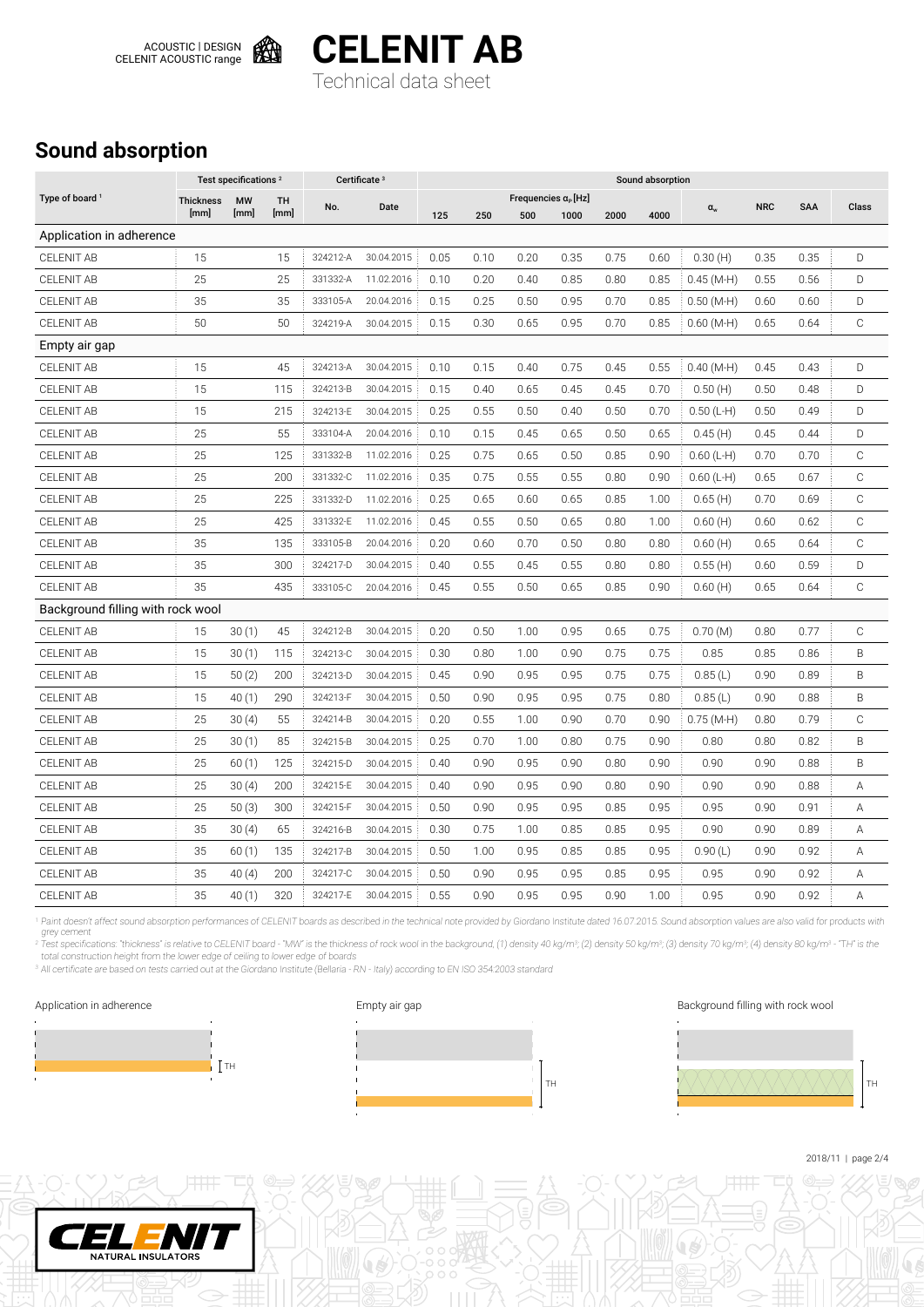



Technical data sheet

### **Sound absorption**

|                                                  | Test specifications <sup>2</sup> |       |           | Certificate <sup>3</sup> |            | Sound absorption |                                   |      |      |      |       |              |            |               |       |
|--------------------------------------------------|----------------------------------|-------|-----------|--------------------------|------------|------------------|-----------------------------------|------|------|------|-------|--------------|------------|---------------|-------|
| Type of board <sup>1</sup>                       | <b>Thickness</b><br><b>MW</b>    |       | <b>TH</b> |                          |            |                  | Frequencies $\alpha_{\rm P}$ [Hz] |      |      |      |       |              |            |               |       |
|                                                  | [mm]<br>[mm]                     |       | [mm]      | No.                      | Date       | 125              | 250                               | 500  | 1000 | 2000 | 4000  | $\alpha_{w}$ | <b>NRC</b> | <b>SAA</b>    | Class |
| Background filling with wood fibre CELENIT FL/45 |                                  |       |           |                          |            |                  |                                   |      |      |      |       |              |            |               |       |
| CELENIT AB                                       | 25                               | 40(2) | 65        | 333104-B                 | 20.04.2016 | 0.25             | 0.60                              | 1.00 | 0.85 | 0.75 | 0.95  | 0.80(H)      | 0.80       | $0.8^{\circ}$ | B     |
| CFI FNIT AB                                      | 25                               | 60(2) | 200       | 333104-C                 | 20.04.2016 | 0.40             | 0.90                              | 0.85 | 0.85 | 0.80 | 0.95  | 0.85(L)      | 0.85       | 0.86          | B     |
| <b>CELENIT AB</b>                                | 25                               | 40(2) | 300       | 333104-D                 | 20.04.2016 | 0.50             | 0.90                              | 0.85 | 0.90 | 0.85 | 0.001 | 0.90         | 0.85       | 0.87          |       |

<sup>1</sup> Paint doesn't affect sound absorption performances of CELENIT boards as described in the technical note provided by Giordano Institute dated 16.07.2015. Sound absorption values are also valid for products with grey cement

<sup>2</sup> Test specifications: "thickness" is relative to CELENIT board - "WF" is the thickness of wood fiber CELENIT FL/45 in the background, (2) density 50 kg/m<sup>3</sup> - "TH" is the total construction height from the lower edge of

<sup>3</sup> All certificate are based on tests carried out at the Giordano Institute (Bellaria - RN - Italy) according to EN ISO 354:2003 standard

#### Background filling with wood fibre CELENIT FL/45



#### **Impact resistance tests according to EN 13964/Attached D - DIN 18032/Part 3**

|         | Type of board                                                                                                                        | <b>Structure</b>                                                                                                                                                    | Certificate <sup>1</sup><br>No. / Date | Standard    | <b>Results</b> |
|---------|--------------------------------------------------------------------------------------------------------------------------------------|---------------------------------------------------------------------------------------------------------------------------------------------------------------------|----------------------------------------|-------------|----------------|
| Ceiling |                                                                                                                                      |                                                                                                                                                                     |                                        |             |                |
|         | CFI FNIT AB<br>Thickness: 25 mm                                                                                                      | C metal section 27x60x27 mm<br>Distance between centers of cross joists: 600 mm                                                                                     | 332601                                 | EN 13964    | Class 1A       |
|         | Distance between centers of main joists: 900 mm<br>Dimensions: 1200x600 mm<br>Number of screws per board: 9<br>Edges: Chamfered - S4 |                                                                                                                                                                     | 31.03.2016                             | DIN 18032-3 | Pass           |
|         | CFI FNIT AB<br>Thickness: 35 mm                                                                                                      | C metal section 27x60x27 mm<br>Distance between centers of cross joists: 600 mm                                                                                     | 332602                                 | EN 13964    | Class 1A       |
|         | Dimensions: 1200x600 mm<br>Edges: Chamfered - S4                                                                                     | Distance between centers of main joists: 900 mm<br>Number of screws per board: 9                                                                                    | 31.03.2016                             | DIN 18032-3 | Pass           |
|         | CFI FNIT AB<br>Thickness: 25 mm<br>Dimensions: 1200x600 mm<br>Edges: Straight - DT                                                   | T metal profile 24x38 mm<br>Distance between centers of cross joists: 1200 mm<br>Distance between centers of main joists: 600 mm<br>Anti-lift pin: 2 per board      | 200535<br>22.08.2005                   | EN 13964    | Class 1A       |
| Wall    |                                                                                                                                      |                                                                                                                                                                     |                                        |             |                |
| ⊏       | CFI FNIT AB<br>Thickness: 25 mm<br>Dimensions: 1200x600 mm<br>Edges: Chamfered - S4                                                  | C metal section 27x60x27 mm<br>Distance between centers of cross joists: 300 mm<br>Distance between centers of main joists: 600 mm<br>Number of screws per board: 9 |                                        | DIN 18032-3 | Pass           |
|         | CFI FNIT AB<br>Thickness: 35 mm<br>Dimensions: 1200x600 mm<br>Edges: Chamfered - S4                                                  | C metal section 27x60x27 mm<br>Distance between centers of cross joists: 600 mm<br>Distance between centers of main joists: 600 mm<br>Number of screws per board: 9 | 324043<br>27.04.2015                   | DIN 18032-3 | Pass           |

<sup>1</sup> All certificate are based on tests carried out at the Giordano Institute (Bellaria - RN - Italy)



2018/11 | page 3/4